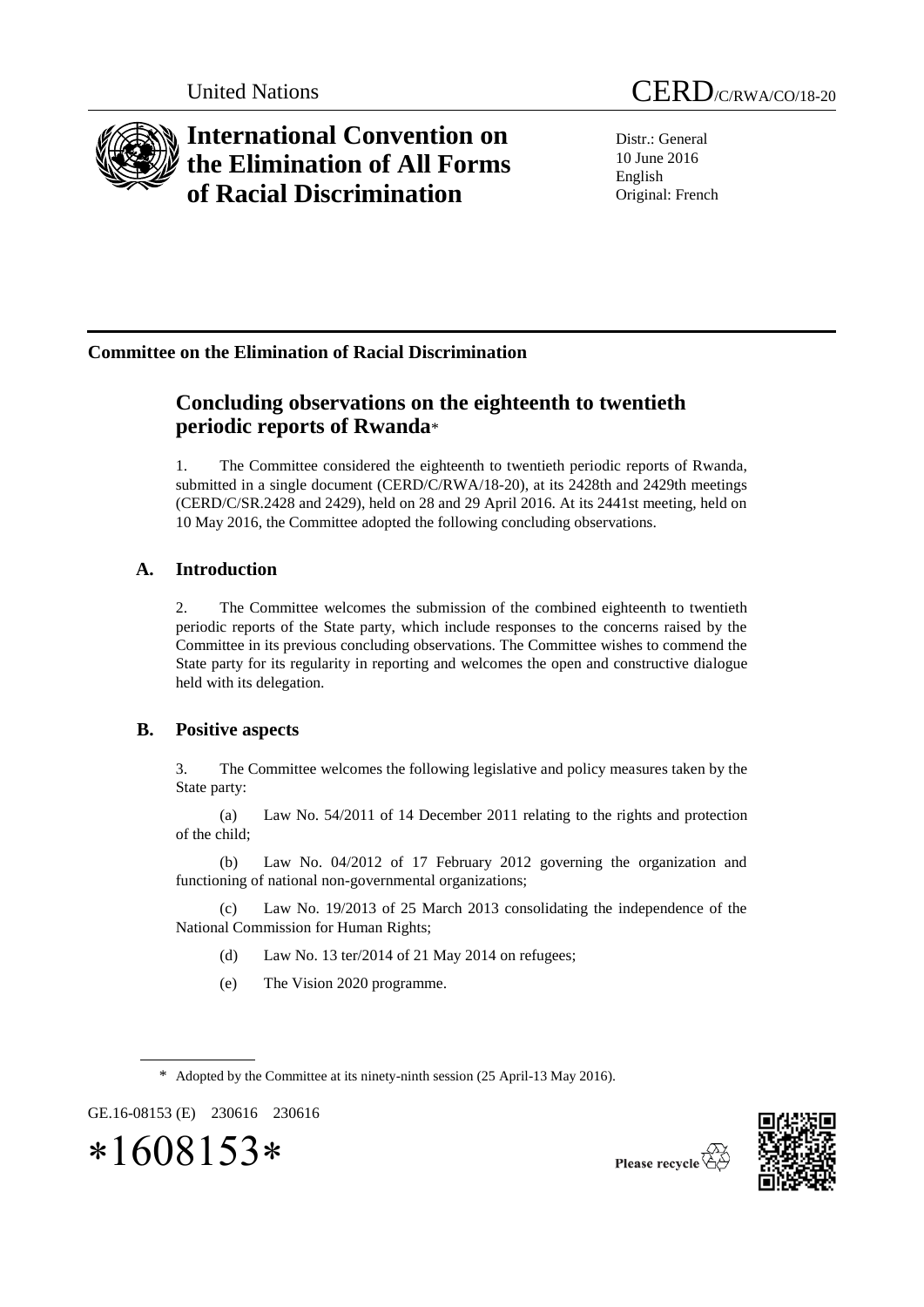4. The Committee notes with satisfaction the State party's accession, on 30 June 2015, to the Optional Protocol to the Convention against Torture and other Cruel, Inhuman or Degrading Treatment or Punishment.

5. The Committee is also pleased to note that the State party is hosting a significant number of refugees (140,000) and has granted prima facie recognition of refugee status to all Burundian asylum seekers. It also highlights the State party's economic performance in several areas, including education and health, which should facilitate the enjoyment, without discrimination, of the rights provided for in the Convention.

#### **C. Concerns and recommendations**

#### **Definition of discrimination**

6. The Committee reiterates its concern that article 16 of the State party's Constitution does not contain a definition of racial discrimination for all the different criteria and on the grounds of national origin and descent, as provided in article 1 of the Convention (art. 1).

7. **The Committee recommends that the State party incorporate in article 16 of the Constitution and in its national legislation a definition of racial discrimination which includes all the criteria and grounds set out in article 1 of the Convention.**

#### **Discrimination on the basis of nationality**

8. The Committee is disturbed by the distinction made by the State party in its most recent population census between Rwandans and Rwandans with dual nationality. The Committee is concerned that such a distinction could give rise to discriminatory practices contrary to the Convention (arts. 1 and 2).

9. **The Committee recommends that the State party take steps to ensure that this distinction between Rwandans does not lead to discriminatory acts or practices in the enjoyment of the rights contained in the Convention.**

#### **Provision of data**

10. The Committee takes note of the explanations provided in the State party's report of the reasons that prevent it collecting data referring to the ethnicity of persons constituting its population, including the fact that the Rwandan population is now formed of a single national group sharing the same language and the same culture. The Committee nevertheless regrets the absence in the State party report of statistical and socioeconomic data on the "historically marginalized groups", in particular the Batwa, and on non-citizens residing in the territory of the State party.

11. **In the light of its general recommendations No. 8 (1990) concerning the interpretation and application of article 1 (1) and (4) of the Convention and No. 30 (2004) on discrimination against non-citizens, and paragraphs 10 to 12 of its Guidelines for the CERD-Specific document (CERD/C/2007/1), and with reference to Sustainable Development Goal No. 17, the Committee recommends that the State party provide any available information from socioeconomic studies on the "historically marginalized groups", in particular the Batwa, as well as on non-citizens living in its territory, disaggregated by sex and nationality, to allow the Committee to assess the extent to which these groups enjoy their rights under the Convention on an equal footing with the rest of the population.**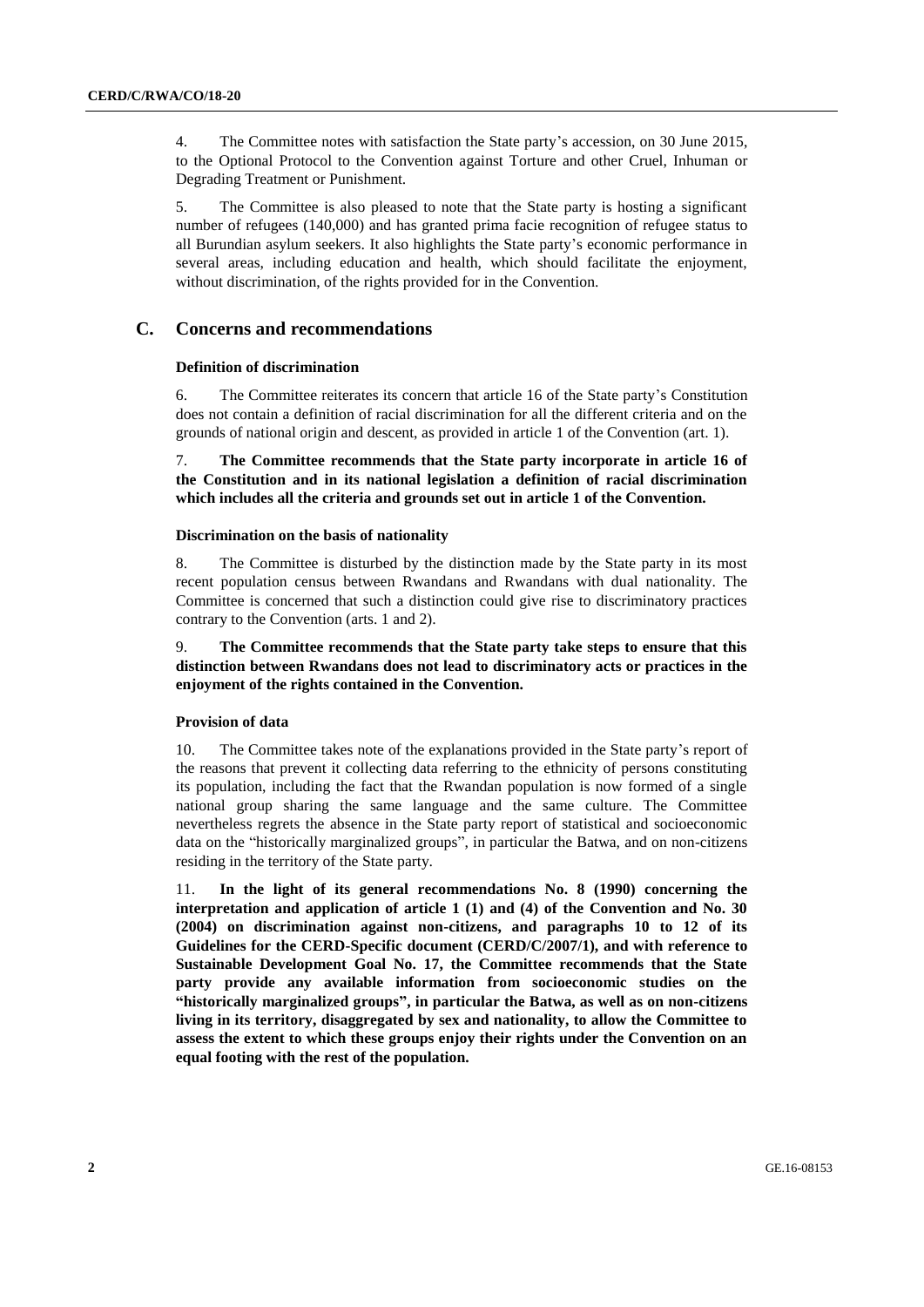#### **Compatibility of criminal legislation with article 4 of the Convention**

12. The Committee notes that the State party is in the process of revising its Criminal Code. The Committee nevertheless remains concerned that the State party's criminal legislation, in particular its Criminal Code, does not fully cover all of the offences provided for in article 4 of the Convention (art. 4).

13. **Recalling its general recommendations No. 1 (1972), No. 7 (1985) relating to the implementation of article 4 and No. 15 (1993) on article 4 of the Convention, according to which article 4 is of a preventive and mandatory nature, the Committee recommends that the State party speed up the process of revision and adoption of its Criminal Code and include in it the necessary provisions to give full effect to article 4 of the Convention.**

#### **Situation of the Batwa**

14. While taking note of the explanations provided by the State party, the Committee remains concerned about the population decline among the Batwa, a "historically marginalized group". It also remains concerned about persistent reports of negative stereotypes, stigmatization of and discrimination against the Batwa in several areas, and particularly that: (a) the literacy rate for Batwa children remains very low in comparison with that of the rest of the population, and obstacles remain to the effective access of Batwa children to education; (b) the Batwa experience difficulties in practice in gaining effective access to health and social services, notably because of the requirement to pay user fees; (c) despite the efforts of the State party, the Batwa are discriminated against with regard to access to employment and working conditions; (d) not all Batwa enjoy adequate housing, despite the programme established by the State party. The Committee also regrets that the State party has not provided statistical data to make it possible to assess the impact on the living conditions of the Batwa of the various plans and programmes established by the State party, or on the Batwa's effective participation in the establishment and implementation of monitoring mechanisms for such plans and programmes (art. 5).

15. **Recalling its general recommendation No. 32 (2009) on the meaning and scope of special measures in the International Convention on the Elimination of All Forms of Racial Discrimination, and taking into account the fact that the State party considers the Batwa as a "historically marginalized group", the Committee recommends that the State party take the special measures indicated below with the aim of bringing the Batwa to a level comparable to that of the rest of the population and combating the stereotypes, marginalization and poverty of which they are still victims. In particular, the Committee recommends that the State party should:**

**(a) Combat stereotypes and the marginalization to which the Batwa are subject, ensure the effective implementation of its legislation to combat racial discrimination and ensure that, in the decentralized governance put in place by the State party, the Batwa play an effective part and are involved in the implementation and monitoring mechanisms and benefit equally with the rest of the population from the various plans and programmes implemented by the State party;** 

**(b) Ensure that Batwa children do not face barriers in access to primary and secondary education and strengthen measures designed to avoid a high dropout rate, especially among girls;** 

**(c) Continue to raise the awareness of Batwa adults of the importance of education;** 

**(d) Ensure that all Batwa have access to adequate and accessible housing;**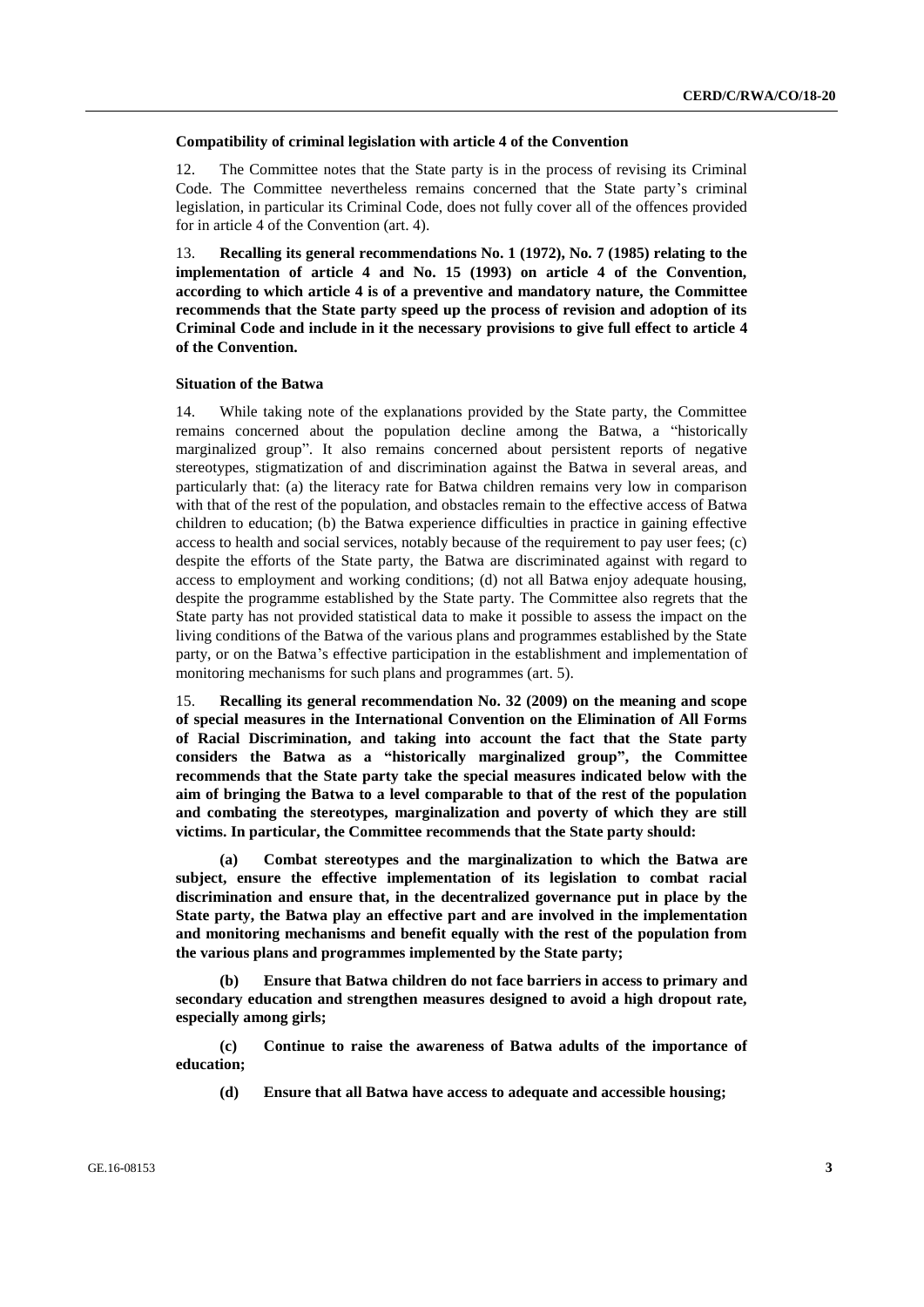**(e) Remove all obstacles to effective access for the Batwa to health care, health services and social protection in order to avoid the extinction of this population group;**

**(f) Strengthen vocational training for the Batwa, with a view to combating discrimination against them and facilitating their integration into the labour market on an equal footing with the rest of the population, including in the Hanga Umurimo project and the Kuremera programme;**

**(g) Protect the labour rights of the Batwa, including in respect of access to employment and working conditions, step up the inquiries into discrimination against them at the workplace and increase their ability to bring complaints.**

#### **Participation by the Batwa in political and public affairs**

16. The Committee takes note of the explanations provided by the State party, including the appointment by the Head of State of a senator from the Batwa community, but is of the view that these are too general and do not give a clear picture of the Batwa's participation in political and public affairs, despite the provisions of the Constitution (art. 80) on the representation of "historically marginalized groups" at both national and local levels (art. 5).

17. **Given that the Batwa are recognized as one of the "historically marginalized groups" in the country, the Committee recommends that the State party take special measures to establish a more ambitious, bold and dynamic policy in order to facilitate the effective integration of the Batwa into political and public affairs, including in positions in public administration, the police, the army and elected assemblies. The State party should also step up awareness-raising campaigns among the Batwa on the importance of their participation in political and public life, and among the rest of the population on the need for integration of the group into society.**

#### **Land issues**

18. The Committee takes note of the information provided by the State party concerning the eviction of the Batwa from the forest lands in which they lived and the explanations seeking to justify why they have not been compensated. The Committee also takes note of the information on the free housing programmes set up for the Batwa and the efforts made to integrate them into the rest of the population. However, the Committee remains concerned at the fact that the forced eviction of the Batwa from their traditional lands in order to create and develop national parks, which may have contributed to the decline in their population, has seriously disrupted their traditional way of life, since it prevents them from engaging in income-generating activities and has increased their poverty. Moreover, the Committee notes with concern the absence of appropriate measures to ensure the full integration of the Batwa, such as the allocation of land to compensate them for the lands that they have lost (art. 5).

19. **The Committee reiterates its recommendation that the State party consider putting in place specific measures, in consultation and agreement with the Batwa, whereby those who so wish are provided with plots of land, so that they can engage in income-generating activities. The Committee emphasizes that such measures are necessary to end the decline in the Batwa population, to promote their integration into the rest of society and to reduce their poverty.**

#### **Situation of refugees and asylum seekers**

20. While taking note of the information provided by the State party, the Committee is concerned at information to the effect that: (a) Burundian refugees may be relocated to third countries; (b) some requests for asylum lodged by Eritreans and South Sudanese with the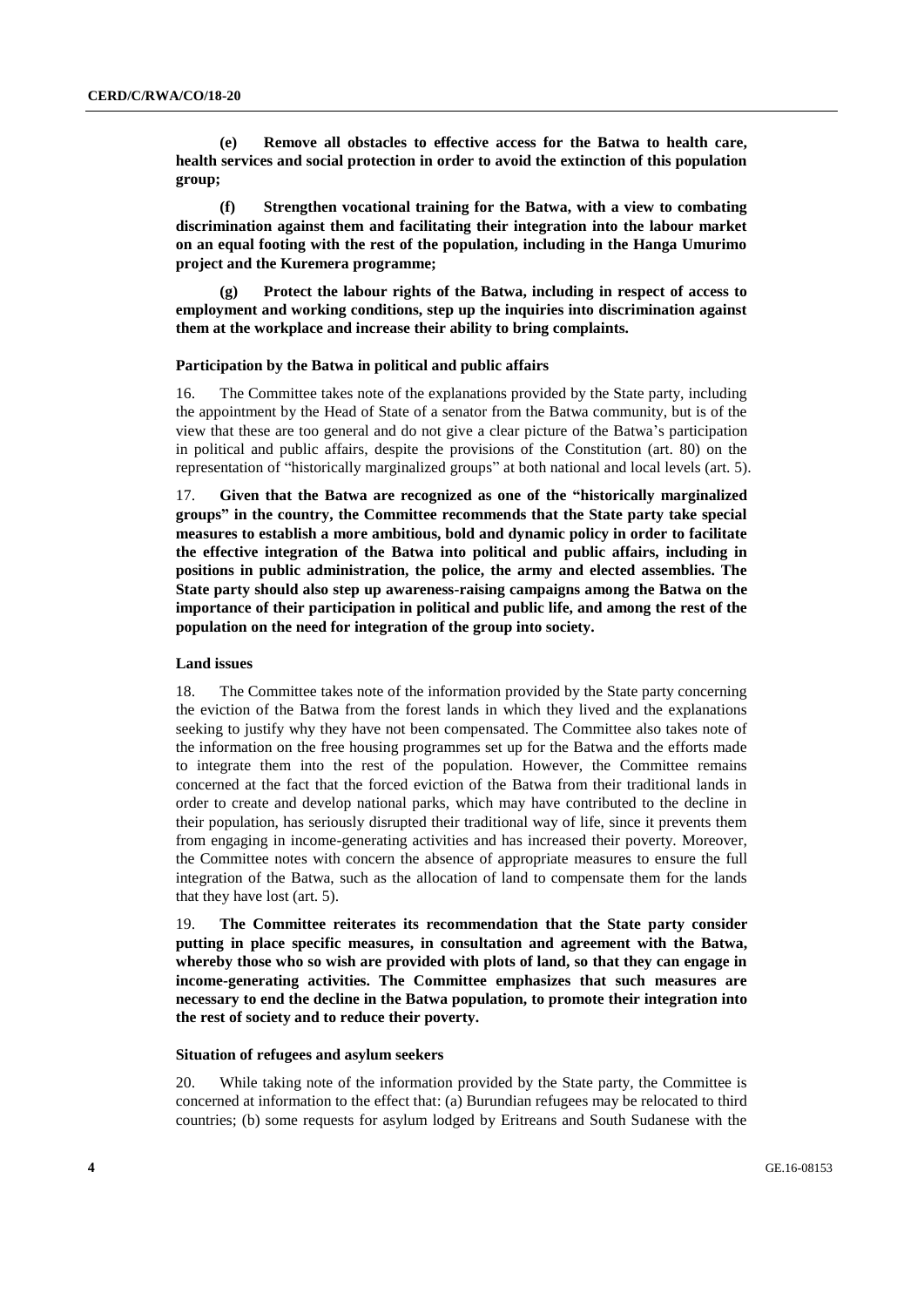Directorate General of Immigration and Emigration have not been transmitted immediately to the Refugee Status Determination Committee of Rwanda, despite the 15-day time limit on asylum applications set by the law of the State party, which could well expose them to the risk of refoulement; (c) the overcrowding in refugee camps means that the space available for each refugee is reduced, as a result of which there have been some cases of sexual violence and child abuse; (d) some refugee children have difficulty in gaining full access to secondary education, owing to lack of space and the high cost of educational materials; (e) there are obstacles preventing some refugees from obtaining effective access to the health system established by the State party; and (f) refugees are not being made aware of the law on nationality (art. 5).

#### 21. **The Committee recommends that the State party take the necessary measures to ensure that:**

**(a) Burundian refugees are not relocated to third countries without their consent;**

**(b) Asylum applications prepared and lodged with the Directorate General of Immigration and Emigration are transmitted to the Refugee Status Determination Committee within the time limit provided for by the law on asylum and are processed by the Directorate, in order to eliminate any obstacle to the lodging and consideration of such requests;**

**(c) Consideration will be given to extending the area set aside for refugee camps in order to reduce overcrowding and the lack of privacy, which can lead to sexual violence and child abuse;**

**(d) Any obstacle that may, in practice, prevent refugee children from gaining effective access to secondary education is removed and refugees are not prevented from obtaining access to health care;**

**(e) Awareness-raising campaigns concerning the possibility of obtaining Rwandan nationality are organized among refugees and asylum seekers, so that those eligible can put themselves forward, and any obstacle that may exist in practice to the effectiveness of such a process is removed.**

#### **Access to effective remedies and provision of data relating to the application of article 6**

22. The Committee notes that the State party has not provided information concerning complaints, prosecutions, sanctions or compensation in cases of racial discrimination, including discrimination in employment, handled by the courts, the Ombudsman and the National Human Rights Commission. While noting the State party's comments about equal access to justice for all and the measures put in place, including legal assistance, the Committee remains concerned at reports that the Batwa do not always enjoy equal access to justice (arts. 5 and 6).

23. **Recalling its general recommendation No. 31 (2005) on the prevention of racial discrimination in the administration and functioning of the criminal justice system, the Committee again reminds the State party that the absence of complaints or legal proceedings brought by victims of racial discrimination can be indicative of legislation that is insufficiently specific, a lack of awareness of available remedies, fear of social disapproval or reprisals, or an unwillingness on the part of the authorities to initiate proceedings. The Committee therefore recommends that the State party increase its efforts to disseminate the Convention among the population and continue to train officials in the application of the law to the provisions of the Convention and put in place a system to register and collect data relating to complaints, prosecutions,**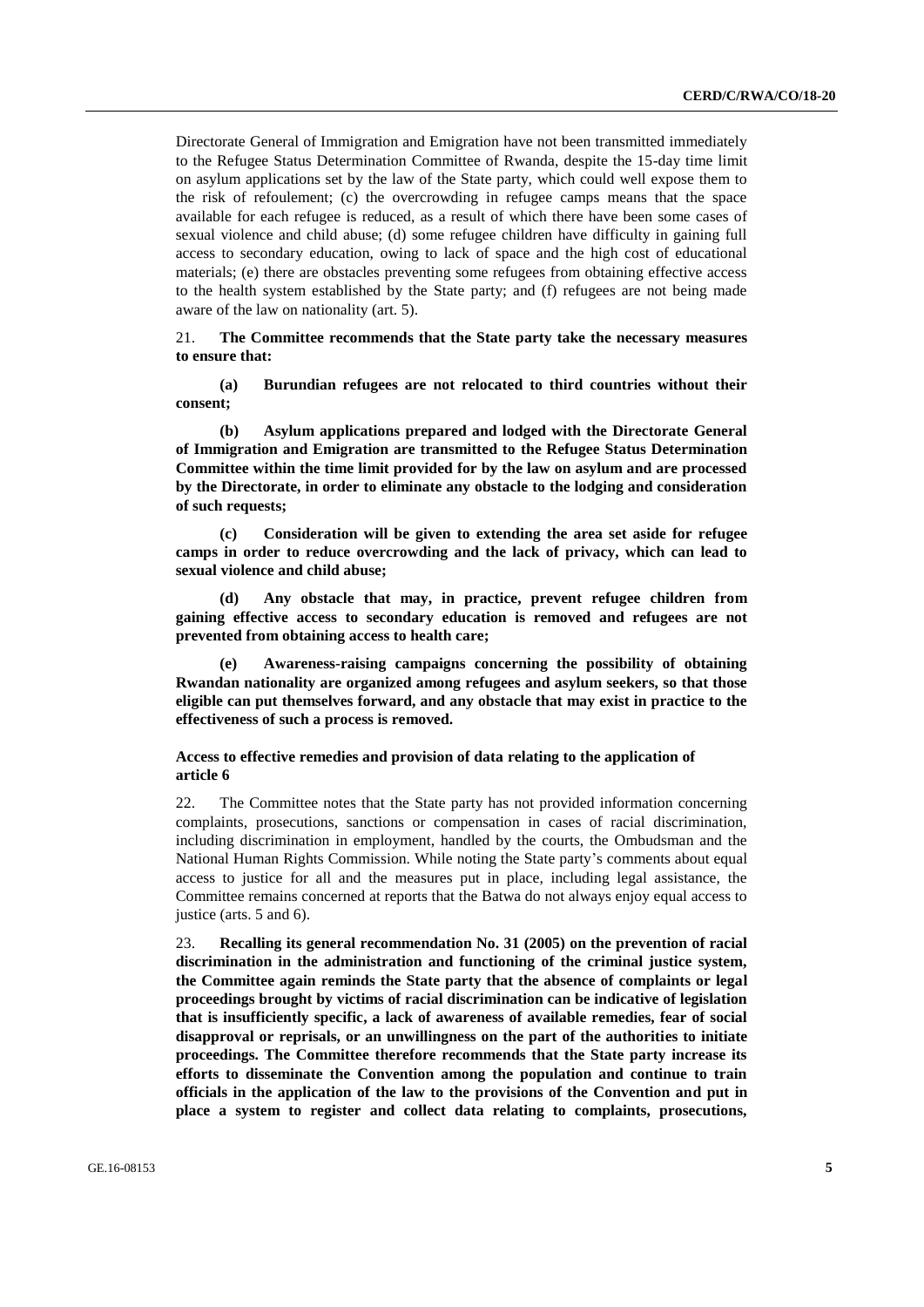**sanctions and compensation in cases of racial discrimination, including discrimination in employment, brought before the courts and other appellate bodies and addressed by them. The Committee also recommends that the State party ensure that complaints of racial discrimination are properly registered and that, where appropriate, they should be subject to prosecution, sanctions and compensation. The Committee recommends lastly that the State party take all necessary steps to facilitate the access of the Batwa to justice, to disseminate information on legislation relating to racial discrimination, in particular among the Batwa, and to inform the latter of all the legal remedies available to them and of the possibility of obtaining legal assistance.**

#### **D. Other recommendations**

#### **Ratification of other instruments**

24. **Bearing in mind the indivisibility of all human rights, the Committee encourages the State party to consider ratifying the international human rights instruments that it has not yet ratified, particularly those with provisions that have direct relevance to communities that may be subjected to racial discrimination, including the International Convention on the Protection of the Rights of All Migrant Workers and Members of Their Families.**

**Follow-up to the Durban Declaration and Programme of Action**

25. **In light of its general recommendation No. 33 (2009) on follow-up to the Durban Review Conference, the Committee recommends that, when incorporating the provisions of the Convention into its domestic legislation, the State party take into consideration the Durban Declaration and Programme of Action, adopted in September 2001 at the World Conference against Racism, Racial Discrimination, Xenophobia and Related Intolerance, as well as the outcome document of the Durban Review Conference, held in Geneva in April 2009. The Committee requests that the State party include in its next periodic report specific information on action plans and other measures adopted to implement the Durban Declaration and Programme of Action at the national level.**

**International Decade for People of African Descent**

26. **In the light of General Assembly resolution 68/237, in which the Assembly proclaimed 2015-2024 the International Decade for People of African Descent, the Committee recommends that the State party prepare and implement a suitable programme of measures and policies. The Committee requests the State party to include in its next report precise information on the specific measures adopted in this regard, taking into account its general recommendation No. 34 (2011) on racial discrimination against people of African descent.**

#### **Dialogue with civil society**

27. **The Committee recommends that the State party continue consulting and expanding its dialogue with civil society organizations working in the area of human rights protection, in particular those combating racial discrimination, when preparing its next periodic report and providing follow-up to the present concluding observations.**